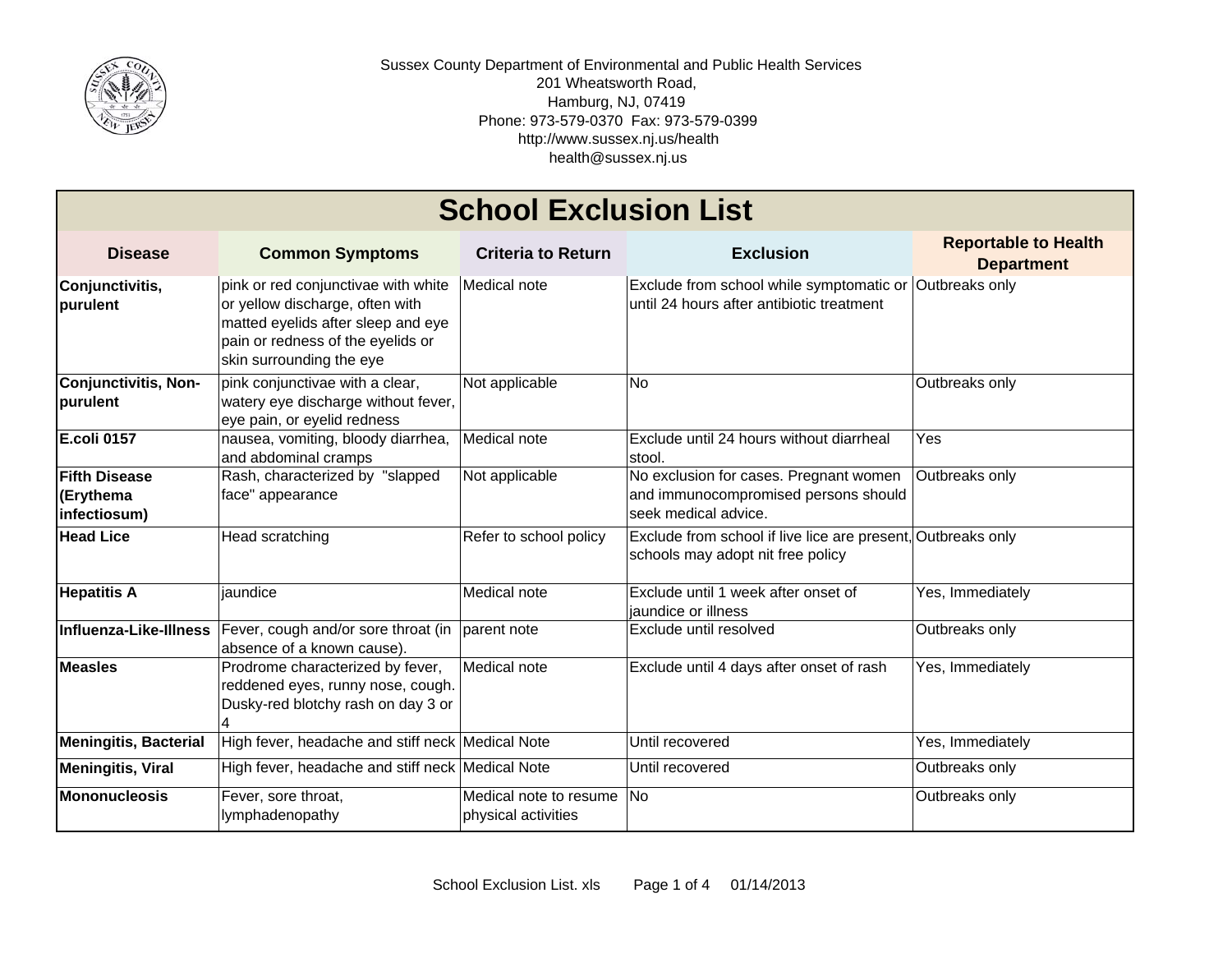

| <b>School Exclusion List</b>        |                                                                                                                                                                                                                                                  |                           |                                                                                                                                                                  |                                                  |  |  |
|-------------------------------------|--------------------------------------------------------------------------------------------------------------------------------------------------------------------------------------------------------------------------------------------------|---------------------------|------------------------------------------------------------------------------------------------------------------------------------------------------------------|--------------------------------------------------|--|--|
| <b>Disease</b>                      | <b>Common Symptoms</b>                                                                                                                                                                                                                           | <b>Criteria to Return</b> | <b>Exclusion</b>                                                                                                                                                 | <b>Reportable to Health</b><br><b>Department</b> |  |  |
| <b>Mumps</b>                        | Fever with swelling and tenderness Medical note<br>of one or both parotid glands<br>located below and in front of ears                                                                                                                           |                           | Exclude until 5 days after onset of parotid Yes<br>gland swelling                                                                                                |                                                  |  |  |
| <b>Pertussis</b>                    | Initial stage begins with URI<br>symptoms and increasingly irritating<br>cough. Paroxysmal stage is<br>characterized by repeated episodes<br>of violent cough broken by high<br>pitched inspiratory whoop. Older<br>children may not have whoop. | Medical note              | Exclude until 5 days of appropriate<br>antibiotic therapy, unless diagnosed with<br>pertussis past the infectious period (21 or<br>more days after cough onset.) | Yes                                              |  |  |
| Rubella (German<br><b>Measles</b> ) | Slight fever, rash of variable<br>character lasting about 3 day;<br>enlarged head and neck lymph<br>nodes. Joint pain may occur.                                                                                                                 | Medical note              | Exclude for 7days after onset of rash                                                                                                                            | Yes                                              |  |  |
| Salmonella typhi<br>(typhoid fever) | Fever, anorexia, lethargy, malaise,<br><b>headache</b>                                                                                                                                                                                           | Medical note              | Exclude until 24 hours without diarrheal<br>stool.                                                                                                               | Yes                                              |  |  |
| <b>Salmonella</b><br>nontyphoidal   | Fever, nausea, vomiting, nonbloody Parent note<br>diarrhea, and abdominal cramps                                                                                                                                                                 |                           | No excusion if not symptomatic                                                                                                                                   | Yes                                              |  |  |
| <b>Scabies</b>                      | Itchy raised areas around finger<br>webs, wrists, elbows, armpits,<br>beltline, and/or genitalia. Extensive<br>scratching.                                                                                                                       | Medical note              | Exclude until 24 hours after application of<br>appropriate scabicidal treatment has been<br>completed.                                                           | Outbreaks only                                   |  |  |
| <b>Shigella (Dysentery)</b>         | nausea, vomiting, bloody diarrhea,<br>and abdominal cramps                                                                                                                                                                                       | Medical note              | Exclude until 24 hours asymptomatic                                                                                                                              | Yes                                              |  |  |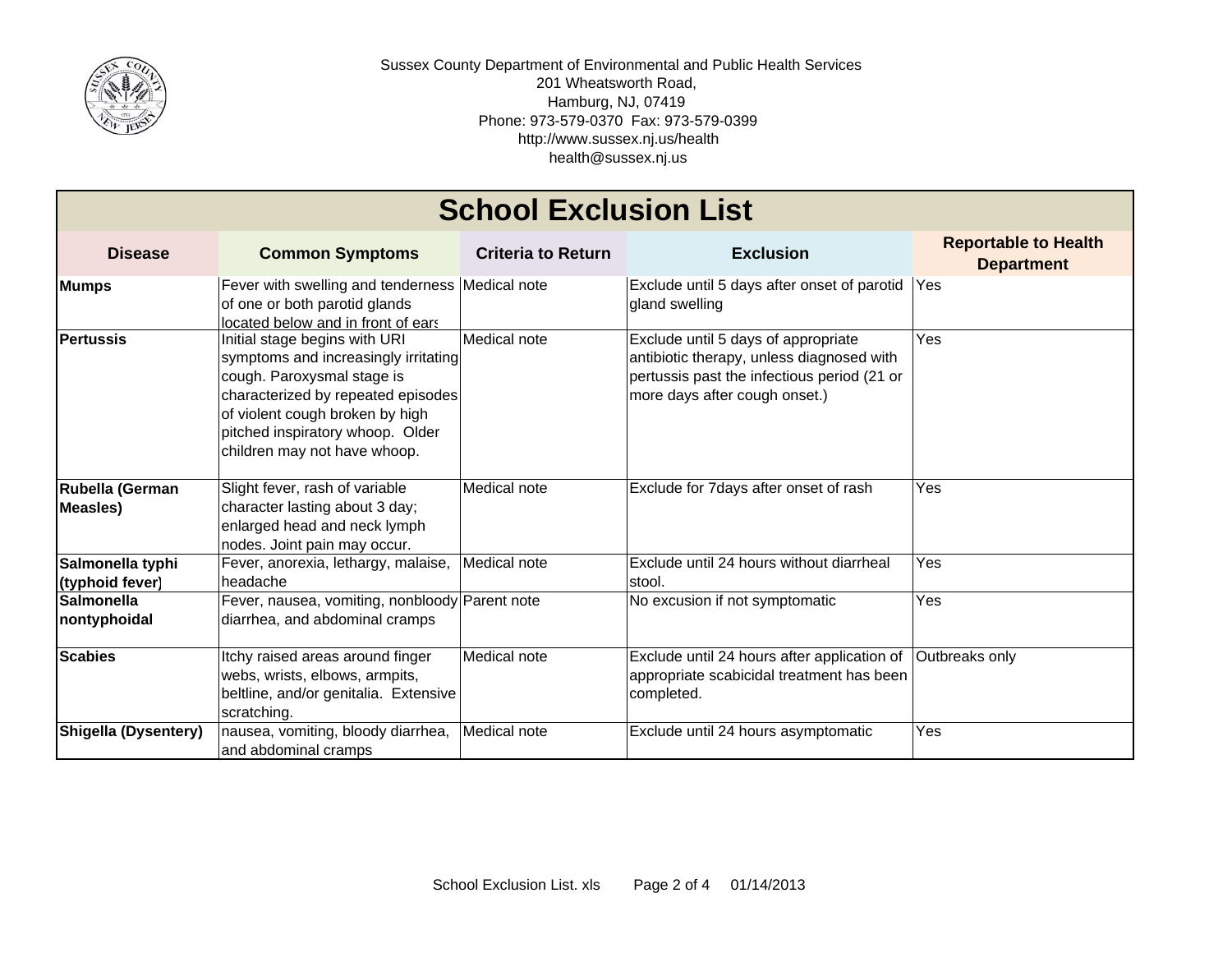

| <b>School Exclusion List</b>                                                                   |                                                                                                                                                  |                           |                                                                                                                                                                                                                                                                                                   |                                                                                                                           |  |  |  |
|------------------------------------------------------------------------------------------------|--------------------------------------------------------------------------------------------------------------------------------------------------|---------------------------|---------------------------------------------------------------------------------------------------------------------------------------------------------------------------------------------------------------------------------------------------------------------------------------------------|---------------------------------------------------------------------------------------------------------------------------|--|--|--|
| <b>Disease</b>                                                                                 | <b>Common Symptoms</b>                                                                                                                           | <b>Criteria to Return</b> | <b>Exclusion</b>                                                                                                                                                                                                                                                                                  | <b>Reportable to Health</b><br><b>Department</b>                                                                          |  |  |  |
| Staphylococcal or<br>streptococcal skin<br>infections (includes<br><b>MRSA &amp; Impetigo)</b> | Honey crusted draining lesions, skin Medical note<br>lesions with a reddened base.                                                               |                           | Exclude children whoselesions cannot be<br>covered, until the student has received 48<br>hours of effective anti microbial treatment,<br>lesions are showing signs of healing (<br>decreasing in size), and drainage has<br>stopped. If lesioncan be covered exclude<br>from contact sports only. | Two or more cases of MRSA<br>confirmed by culture in a 14 day<br>period are reportable to the<br>Local Health Department. |  |  |  |
| <b>Streptococcal</b><br>pharyngitis (strep<br>throat)                                          | Fever, sore throat, exudative<br>tonsillitis or pharyngitis, enlarged<br>lymph nodes. May also have a<br>sandpaper-like rash.                    | Medical note              | Exclude until afebrile and at least 24 hours Outbreaks only<br>after antibiotic treated has been initiated.                                                                                                                                                                                       |                                                                                                                           |  |  |  |
| Tinea capitis<br>(Ringworm of the<br>scalp)                                                    | Hair loss in area of lesions                                                                                                                     | Medical note              | Exclude until oral antifungal treatment is<br>initiated                                                                                                                                                                                                                                           | Outbreaks only                                                                                                            |  |  |  |
| <b>Tinea Corporis</b><br>(Ringworm of the<br>body).                                            | Circular well demarcated lesion that Parent note<br>can involve the face, trink, or limbs.<br>Itching is common                                  |                           | Exclude until oral or topical treatment is<br>initiated only if the area cannot be covered.                                                                                                                                                                                                       | Outbreaks only                                                                                                            |  |  |  |
| <b>Tuberculosis</b>                                                                            | Cough, chest pain, fever, night<br>sweats, fatigue, and weight loss.                                                                             | Medical note              | Exclude until the local health department<br>and treating physician state the the student<br>is noninfectious.                                                                                                                                                                                    | Yes                                                                                                                       |  |  |  |
| Varicella<br>(Chickenpox)                                                                      | Slight fever with eruptions which<br>become vesicular. Lesions occur in<br>successive crops with several<br>stages of maturity at the same time. | Parent note               | Exclude until all lesions have dried and<br>crusted (usually 6 days after the onset of<br>the rash).                                                                                                                                                                                              | Yes                                                                                                                       |  |  |  |
| <b>Varicella Herpes</b><br><b>Zoster (Shingles)</b>                                            | Localized vesicular lesions                                                                                                                      | Parent note               | Exclude until lesions are crusted unless<br>lesions can be covered.                                                                                                                                                                                                                               | Outbreaks only                                                                                                            |  |  |  |